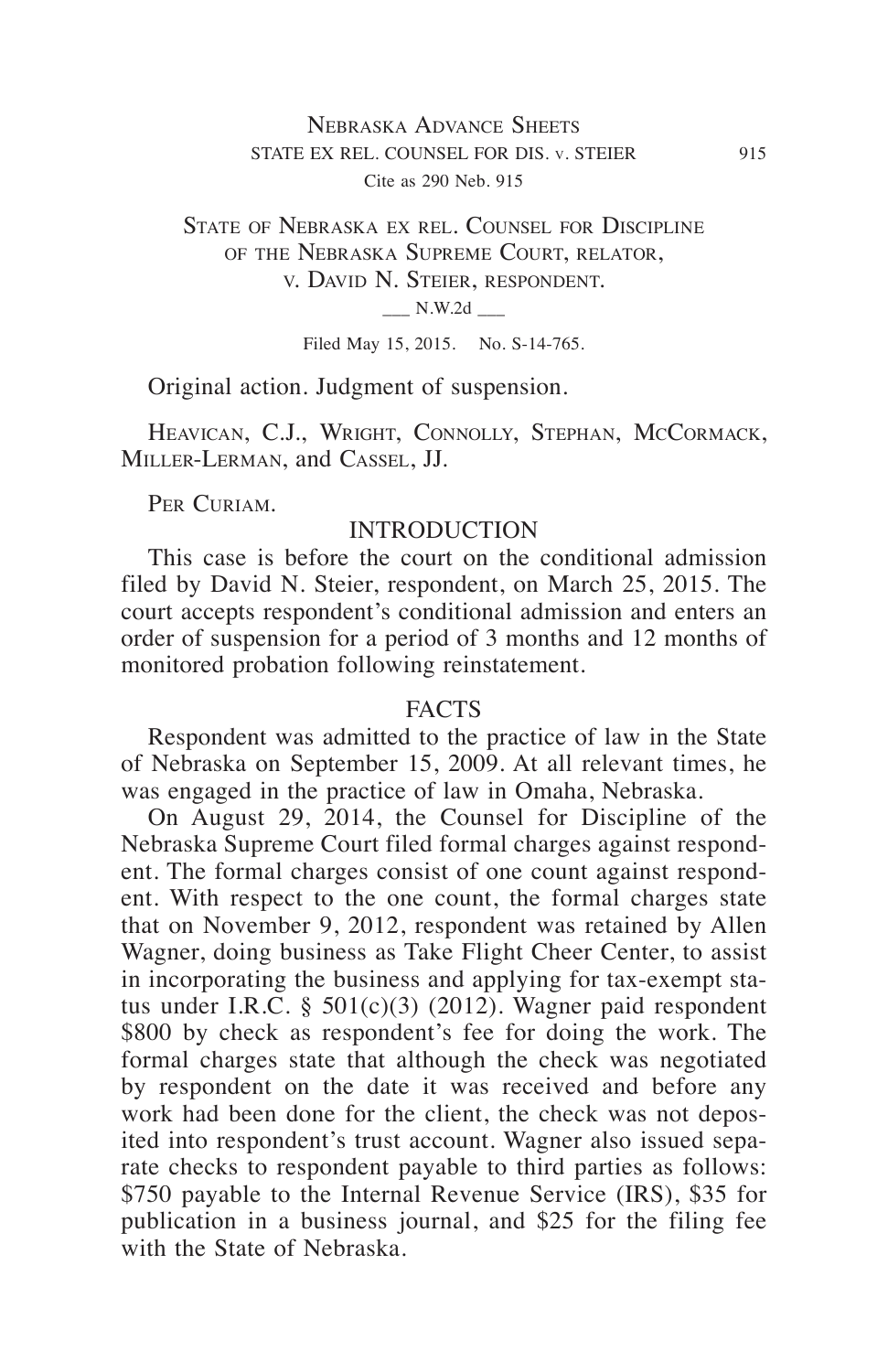The formal charges state that over the next year, respondent knowingly made a series of false and misleading statements to Wagner regarding the application. Respondent never submitted the application, although he continued to lead Wagner to believe that he had.

In late 2013, Wagner contacted the IRS directly and learned that nothing had been filed. Wagner demanded that respondent return all funds he had paid and the case file. Respondent did return the file, including the unsent third-party checks, and attempted to refund a portion of the fees.

The formal charges allege that by his actions, respondent violated his oath of office as an attorney, Neb. Rev. Stat. § 7-104 (Reissue 2012), and Neb. Ct. R. of Prof. Cond. §§ 3-501.1 (competence),  $3-501.3$  (diligence),  $3-501.15(a)$  and (c) (safekeeping property), and  $3-508.4(a)$ , (b), and (c) (misconduct).

On March 25, 2015, respondent filed a conditional admission pursuant to Neb. Ct. R. § 3-313 of the disciplinary rules, in which he conditionally admitted that he violated his oath of office as an attorney and conduct rules §§ 3-501.1, 3-501.3, 3-501.15(a) and (c), and 3-508.4(a), (b), and (c). In the conditional admission, respondent knowingly chose not to challenge or contest the truth of the matters conditionally admitted and waived all proceedings against him in connection therewith in exchange for a 3-month suspension and 12 months of monitored probation following reinstatement. Upon reinstatement, if accepted, the monitoring shall be by an attorney licensed to practice law in the State of Nebraska and who shall be approved of by the Counsel for Discipline. The monitoring plan shall include, but not be limited to, the following: During the first 6 months of probation, respondent will meet with and provide the monitor a weekly list of cases for which respondent is currently responsible, which list shall include: the date the attorney-client relationship began; the general type of case; the date of last contact with the client; the last type and date of work completed on file (pleading, correspondence, document preparation, discovery, court hearing); the next type of work and date that work should be completed on the case; any applicable statutes of limitations and their dates; and the financial terms of the relationship (hourly,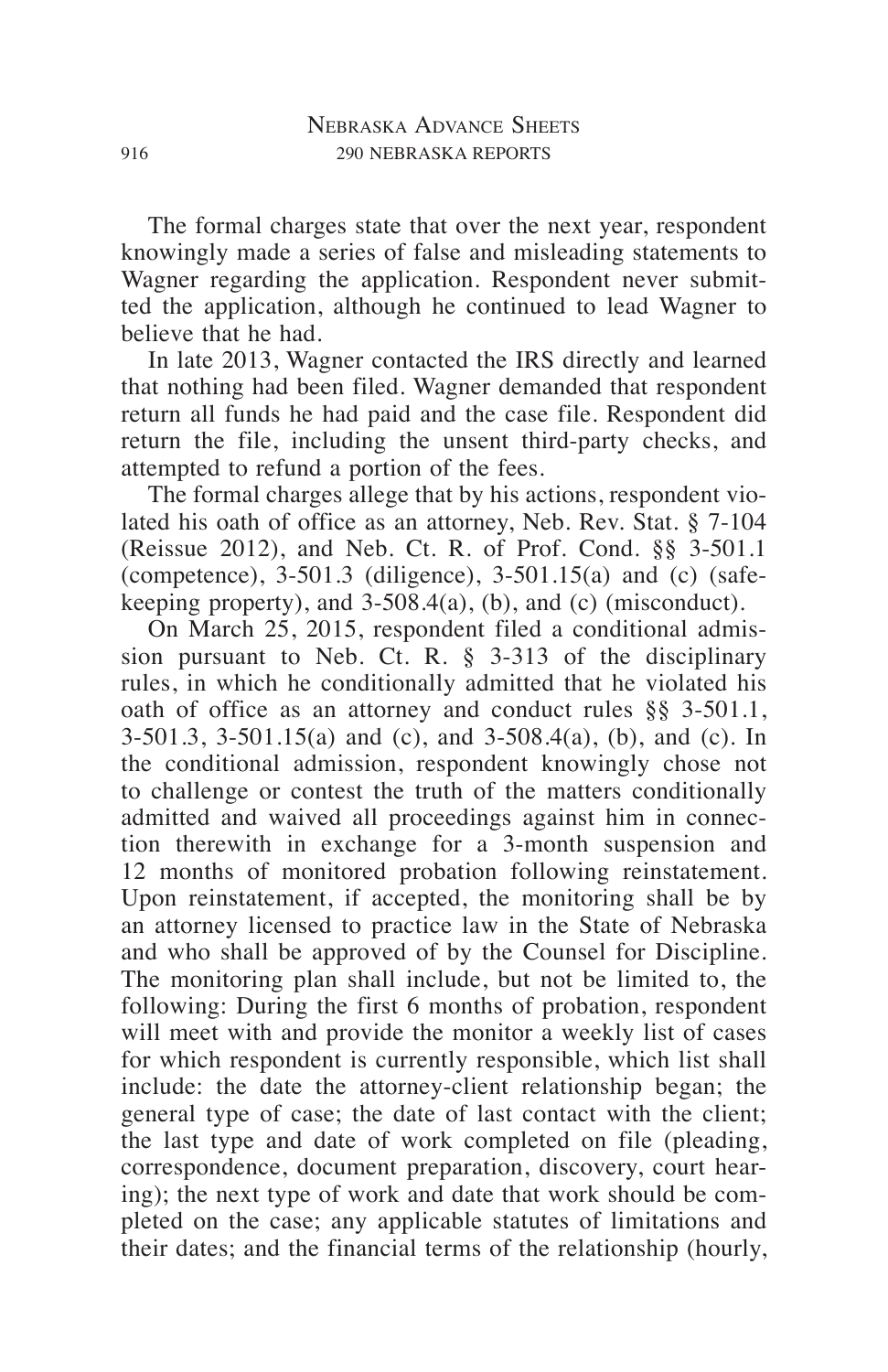## Nebraska Advance Sheets STATE EX REL. COUNSEL FOR DIS. v. STEIER 917 Cite as 290 Neb. 915

contingency, et cetera). After the first 6 months through the end of the probation, respondent shall meet with the monitor on a monthly basis and provide the monitor with a list containing the same information set forth above. Respondent shall work with the monitor to develop and implement appropriate office procedures to ensure that the clients' interests are protected. Respondent shall reconcile his trust account within 7 working days of receipt of the monthly bank statement and provide the monitor with a copy within 3 working days. Respondent shall submit a quarterly compliance record to the Counsel for Discipline demonstrating that respondent is adhering to the foregoing terms of probation. The quarterly report shall include a certification by the monitor that the monitor has reviewed the report and that respondent continues to abide by the terms of probation. If at any time the monitor believes respondent has violated the professional conduct rules or has failed to comply with the terms of probation, the monitor shall report the same to the Counsel for Discipline. Finally, respondent shall pay all the costs in this case, including the fees and expenses of the monitor, if any.

The proposed conditional admission included a declaration by the Counsel for Discipline, stating that respondent's proposed discipline is appropriate and consistent with sanctions imposed in other disciplinary cases with similar acts of misconduct.

## ANALYSIS

Section 3-313, which is a component of our rules governing procedures regarding attorney discipline, provides in pertinent part:

(B) At any time after the Clerk has entered a Formal Charge against a Respondent on the docket of the Court, the Respondent may file with the Clerk a conditional admission of the Formal Charge in exchange for a stated form of consent judgment of discipline as to all or part of the Formal Charge pending against him or her as determined to be appropriate by the Counsel for Discipline or any member appointed to prosecute on behalf of the Counsel for Discipline; such conditional